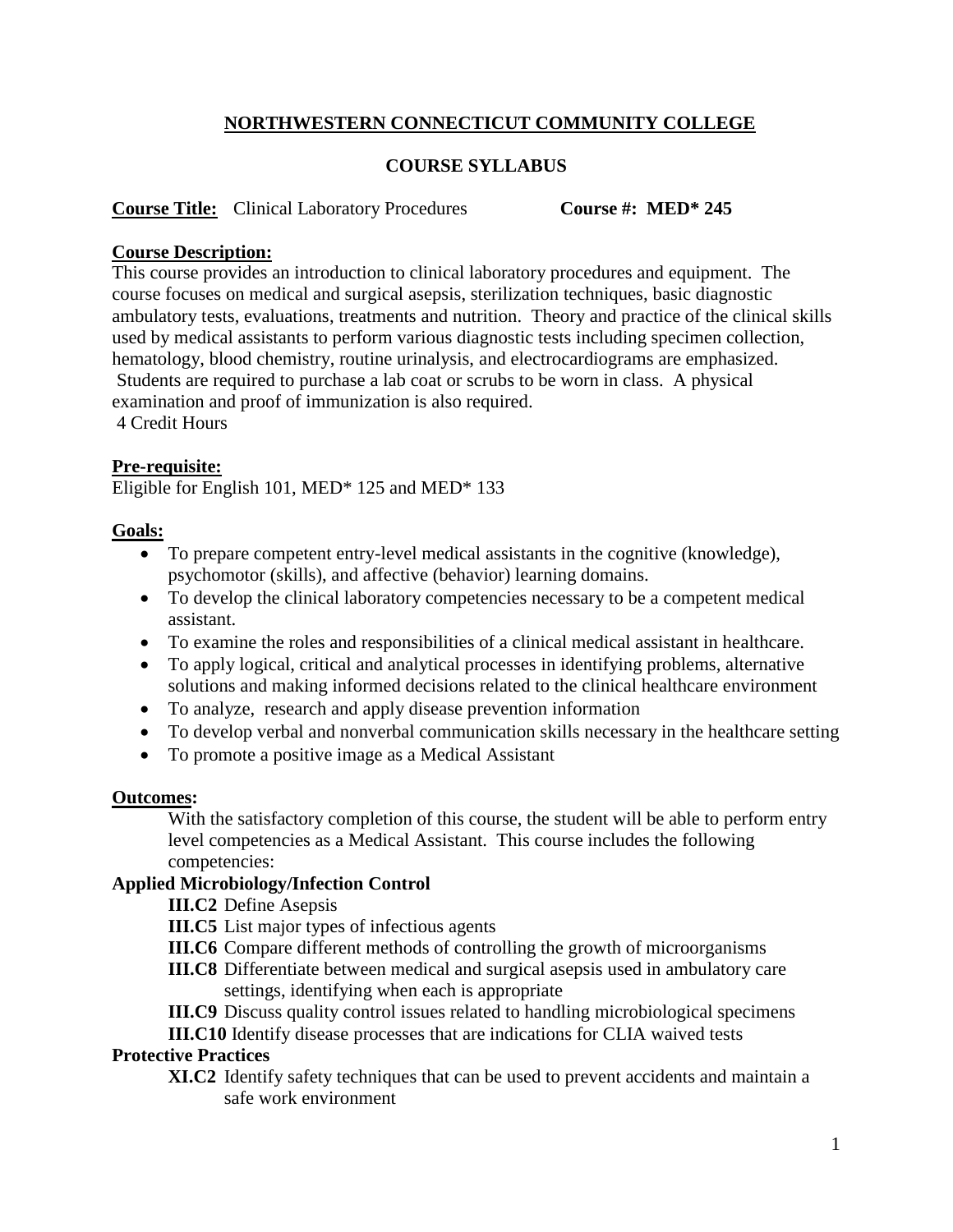**XI.C4** Identify safety signs, symbols and labels

## **Entry Level Competencies for Medical Assistants**

Taken from the 2008 *Standards and Guidelines for the Medical Assisting Educational Programs*

## This course includes the following competencies:

# **I. Anatomy & Physiology**

- P.2. Perform venipuncture
- P.3. Perform capillary puncture
- P.4. Perform pulmonary function testing
- P.5. Perform electrocardiography
- P.11. Perform quality control measures
- P.12. Perform CLIA-Waived hematology testing
- P.13. Perform CLIA-Waived chemistry testing
- P.14. Perform CLIA-Waived urinalysis
- P.15. Perform CLIA-Waived immunology testing
- P.16. Screen test results
- A.2(18). Use language/verbal skills that enable patients' understanding

# **II. Applied Mathematics**

P.2. Maintain laboratory test results using flow sheets

A.2(5). Distinguish between normal and abnormal test results

# **III. Applied Microbiology/Infection Control**

- P.2. Practice Standard Precautions
- P.5. Prepare items for autoclaving
- P.6. Perform sterilization procedures
- P.7. Obtain specimens for microbiological testing
- P.8. Perform CLIA waived microbiology testing
- A.1(9). Display sensitivity to patient rights and feelings in collecting specimens

A.3(11). Show awareness of patients' concerns regarding their perceptions related to the procedure being performed

# **IV. Concepts of Effective Communication**

P.2. Report relevant information to others succinctly and accurately

P.5. Instruct patients according to their needs to promote health maintenance and disease prevention

- P.6. Prepare a patient for procedures and/or treatments
- P.9. Document patient education

# **V. Administrative Functions**

P.9. Perform routine maintenance of office equipment with documentation

# **XI. Protective Practices**

P.1. Comply with safety signs, symbols and labels

P.2. Evaluate the work environment to identify safe vs. unsafe working conditions

# **Types of Assessments meeting Core Competencies**

Demonstration of skills/competencies Online interactive adaptive activities using McGraw Hill LearnSmart Online interactive McGraw Hill ActivSim skill & patient interaction simulations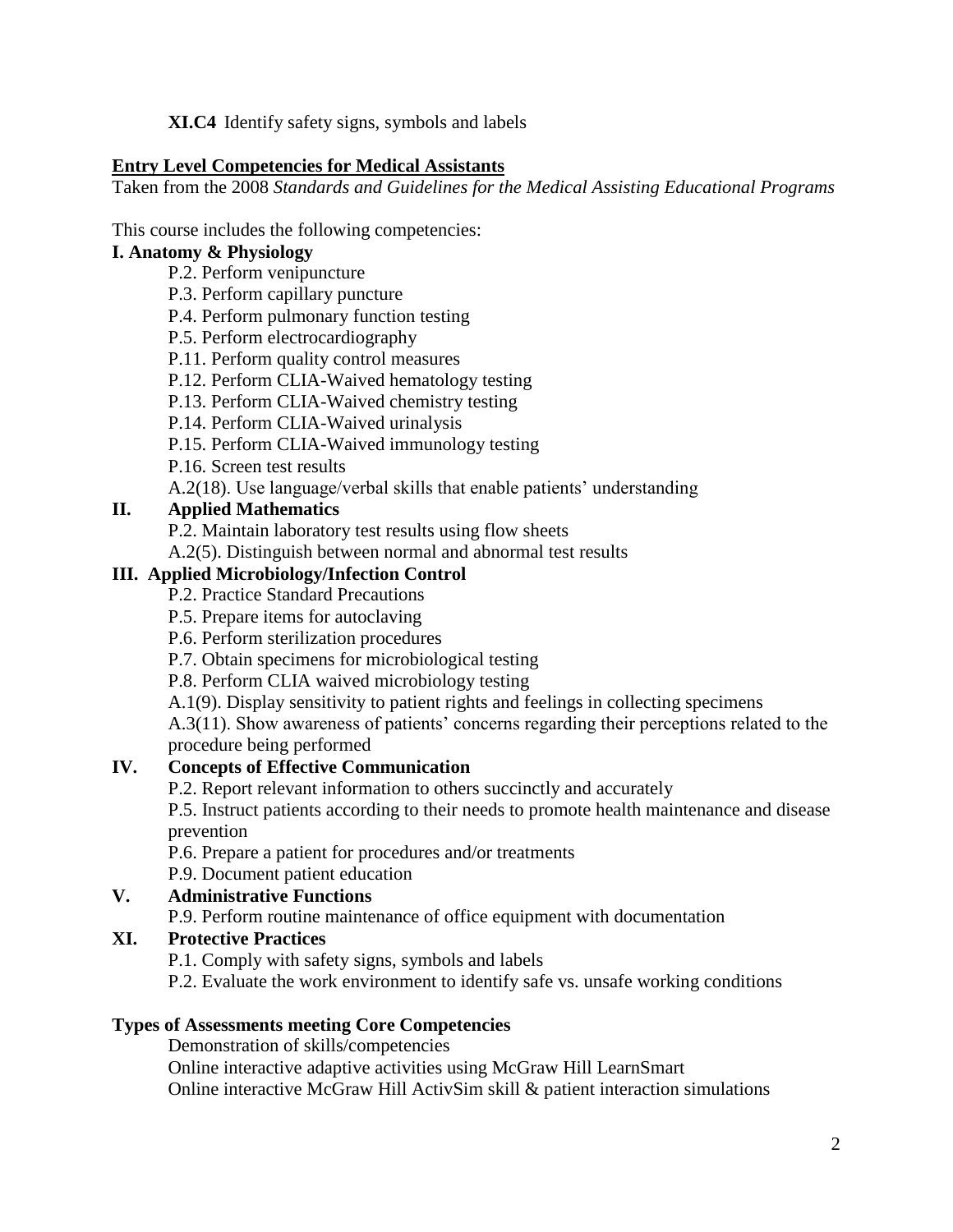Online electronic medical record and practice management software using Medisoft Online Quizzes Discussion Board Unit tests, Midterm and Final exams

Practical Final: A "live" comprehensive simulation to pull it all together. The final practical will include the Cognitive, Psychomotor and Affective content covered in this course. A nonstudent patient volunteer will role play various common scenarios with the student. The student brings the patient from the waiting room through the intake process, performs vital signs and measurements, urinalysis, ekg and capillary puncture with CLIA waived test, correctly documents findings and sets up the exam room so that the "patient" is ready to see the physician.

**"Students must pass ALL (100%) of the psychomotor and affective domain competencies taught in this course prior to the date of the final exam. These competencies must EACH INDIVIDUALLY be passed with a grade of 80% or better in order to pass the course, complete the program and graduate. If this standard is not met the student will not pass the course and will have to repeat the entire course to graduate." CAAHEP accreditation requires 100% of all Medical Assisting graduates pass 100% of all competencies.**

**MEDICAL ASSISTING STUDENTS - 74% is an estimated figure which is considered a minimum level of achievement. Any student who receives a final grade score below 74% WILL NOT PASS the course. Failure to receive a grade of 'C' or better will necessitate this course being repeated and passed successfully.** 

## **College Policies**

**Plagiarism:** Plagiarism and Academic Dishonesty are not tolerated at Northwestern Connecticut Community College. Violators of this policy will be subject to sanctions ranging from failure of the assignment (receiving a zero), failing the course, being removed/expelled from the program and/or the College. Please refer to your "Student Handbook" under "Policy on Student Rights," the Section entitled "Student Discipline," or the College catalog for additional information.

**Americans with Disabilities Act (ADA):** The College will make reasonable accommodations for persons with documented learning, physical, or psychiatric disabilities. Students should notify Dr. Christine Woodcock, the Counselor for Students with Disabilities. She is located at Green Woods Hall, in the Center for Student Development. Her phone number is 860-738-6318 and her email is [cwoodcock@nwcc.edu.](mailto:cwoodcock@nwcc.edu)

**School Cancellations:** If snowy or icy driving conditions cause the postponement or cancellation of classes, announcements will be made on local radio and television stations and posted on the College's website at [www.nwcc.edu.](http://www.nwcc.edu/) Students may also call the College directly at **(860) 738-6464** to hear a recorded message concerning any inclement weather closings. Students are urged to exercise their own judgment if road conditions in their localities are hazardous.